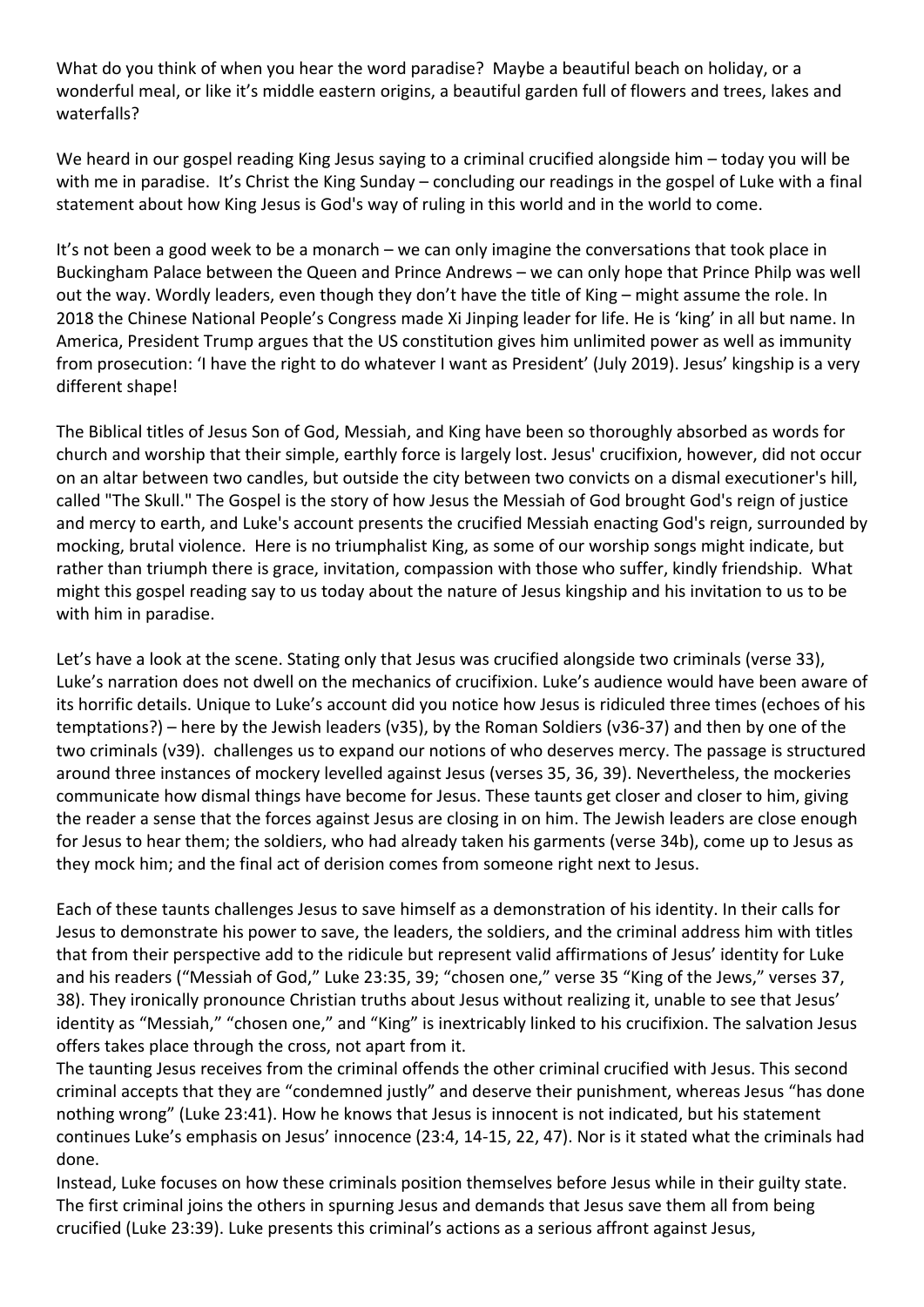using *blasphemeo* to narrate his act of deriding Jesus (literally he "kept blaspheming" Jesus). The second criminal also asks something of Jesus, but his earnest request contrasts the first criminal's selfish, impertinent demand. While others in the scene use titles to mock Jesus, showing they do not really believe Jesus to be Messiah and King, this second criminal accepts in utter sincerity the inscription's identification of Jesus as "King" (verse 38), asking that he be remembered when Jesus comes into his kingdom (verse 42; see also Psalm 106:4-5). He speaks to Jesus in a startlingly personal and intimate fashion, addressing Jesus directly by name and not with a sarcastic use of a title.

In response, Jesus grants him salvation. Jesus' words in Luke 23:43 begin with an "Amen" saying (literally "Amen to you I say") that introduces his "today" pronouncement with a solemn assertiveness. Placed for emphasis immediately after the "Amen" saying is the word "today" (*semeron*), which appears at key points in Luke's Gospel to describe the arrival of Jesus' salvation in the world (2:11; 4:21; 19:9). Its last occurrence in Luke occurs here, at the cross from which Jesus' salvation becomes a reality to this criminal and a possibility to any of "the lost" (see also 19:10). Luke adopts the term "paradise" (*paradeisos*) from the Jewish literature of this period; it signifies the realm of eternal bliss in God's presence where righteous persons go after death.<sup>2</sup> Jesus finds this criminal worthy of being in God's presence with all the righteous (including Jesus himself), despite the fact that by the Roman state and by his own admission he had been "justly" considered worthy of condemnation.

What holy and yet outrageous behaviour. Surely this criminal deserves punishment, not paradise?

Granted he did not have as much time, but the second criminal what was needed to receive such abundant mercy from Jesus. He acknowledged his own guilt and Jesus' innocence and made a sincere request that Jesus remember him, but this does not necessarily represent an obvious plea for forgiveness or a full-scale repentance on his part. Regardless, Jesus uses his power as "King" to dispense mercy in a boundlessly gracious fashion that far exceeds what is asked of him. As the Church Father Ambrose put it, "More abundant is the favour shown than the request made." It's worth noting his words to the other criminal (v40) – don't you fear God – now, this is not about being frightened of God – but having a right and holy respect towards who it is that hangs on the cross – this is life-giving – for this man it was the key to paradise!

Luke's crucifixion scene shows the wide scope of Jesus' offer of salvation. Whatever evil or crime one has done is no barrier for acceptance into Jesus' kingdom. Jesus offers direct access to salvation to persons worthy of the most extreme punishment for their sins. Even those carrying out the crucifixion and the mockeries can be forgiven by Jesus (Luke 23:34a).<sup>5.</sup> The first words of Jesus in today's Gospel – 'Father Forgive, for they know not what they do'- isn't that often true for us? And though he responds to the second criminal's request, Jesus ignores the calls to save himself, because it is through the cross that he comes into his kingdom, where those deemed unrighteous may share in the salvation of the righteous. His reign is not a death-dealing system intent on punishment, but a "paradise" that "today" extends even to those whom we do not think deserve it  $-$  and I'm so glad that's true.

So what does it mean for Jesus to be our King? – he is the one who can offer us a place in his kingdom, a place in paradise, the one we are called to serve as we live our lives for him, and as the grace of God shows here, offers it no matter what we have done, no matter how good or bad we are – all we have to do is to say, Jesus remember me when you come into your Kingdom – and he does – his death on the cross, brilliantly summed up by this criminal as the one who did no wrong, yet in being crucified alongside these two shows how God identifies with the brokenness of the world, and gives to us eternal hope – today (yes now!) you will be with me – Jesus Emmanuel – the one who is with us – and for tomorrow – paradise – that place with God forever. So back where we started – imagine paradise – imagine it for this criminal – after a hard, ….. filled life, this man dying next to him promises that what lies after this awful death is a peaceful, beautiful place – a place of rest, a return to Eden – and this criminal realises that this man Jesus